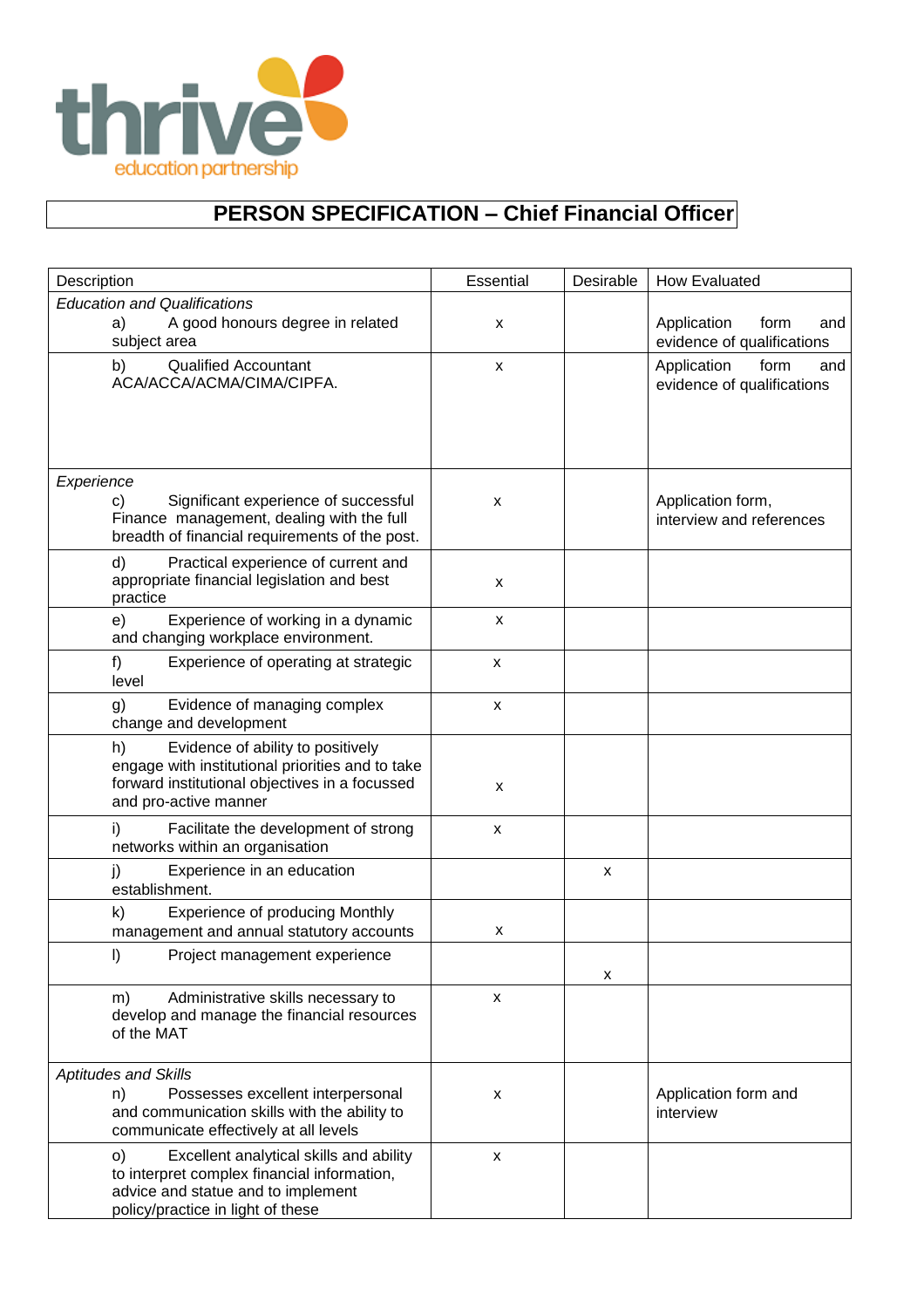| Ability to develop sound working<br>p)<br>relationships with staff at all levels                                                                | X                         |  |
|-------------------------------------------------------------------------------------------------------------------------------------------------|---------------------------|--|
| Ability to manage and motivate own<br>q)<br>team and where appropriate other teams.                                                             | $\pmb{\chi}$              |  |
| Ability to present, negotiate,<br>r)<br>persuade and influence at both institutional<br>and individual level                                    | X                         |  |
| Ability to effectively link financial and<br>s)<br><b>Trust values</b>                                                                          | $\boldsymbol{\mathsf{x}}$ |  |
| Ability to demonstrate effective<br>t)<br>organisational and time management skills                                                             | X                         |  |
| Ability to apply attention to detail<br>u)<br>when required                                                                                     | X                         |  |
| Ability to meet tight, conflicting<br>V)<br>deadlines when required                                                                             | $\pmb{\chi}$              |  |
| Ability to communicate fluently both<br>W)<br>in writing and orally                                                                             | $\pmb{\mathsf{x}}$        |  |
| Able to deploy effective IT skills<br>X)                                                                                                        | x                         |  |
| <b>Personal Attributes</b><br>Capability of demonstrating strong<br>y)<br>self- motivation.                                                     | X                         |  |
| Possesses the mental stamina to<br>z)<br>deal effectively with a large number of<br>complex and competing demands                               | $\pmb{\chi}$              |  |
| Ability to work unsupervised and to<br>aa)<br>direct own work                                                                                   | $\boldsymbol{\mathsf{x}}$ |  |
| Ability to work effectively as an<br>bb)<br>individual, as part of a team and in<br>partnership with others.                                    | $\pmb{\mathsf{x}}$        |  |
| Recognises the importance of<br>cc)<br>building sound working relationships                                                                     | х                         |  |
| Recognises the need for and<br>dd)<br>demonstrates appropriate confidentiality                                                                  |                           |  |
| Demonstrates respect for diverse<br>ee)<br>range of people.                                                                                     | $\pmb{\chi}$              |  |
| Ability to demonstrate sensitivity,<br>ff)<br>diplomacy and resilience when required                                                            | X                         |  |
| Adopts a positive approach and<br>gg)<br>commitment to lifelong learning on a<br>corporate and personal level                                   | X                         |  |
| Committed to continuously improving<br>hh)<br>internal procedures to ensure financial<br>compliance and delivery of service level<br>agreements | $\pmb{\times}$            |  |
| <b>Circumstances</b>                                                                                                                            | X                         |  |
| Ability and preparedness to work<br>ii)<br>flexibly                                                                                             |                           |  |
| Prepared to travel to meet post<br>jj)<br>related demands                                                                                       | X                         |  |
| kk)<br>Possesses current valid driving<br>licence                                                                                               | X                         |  |